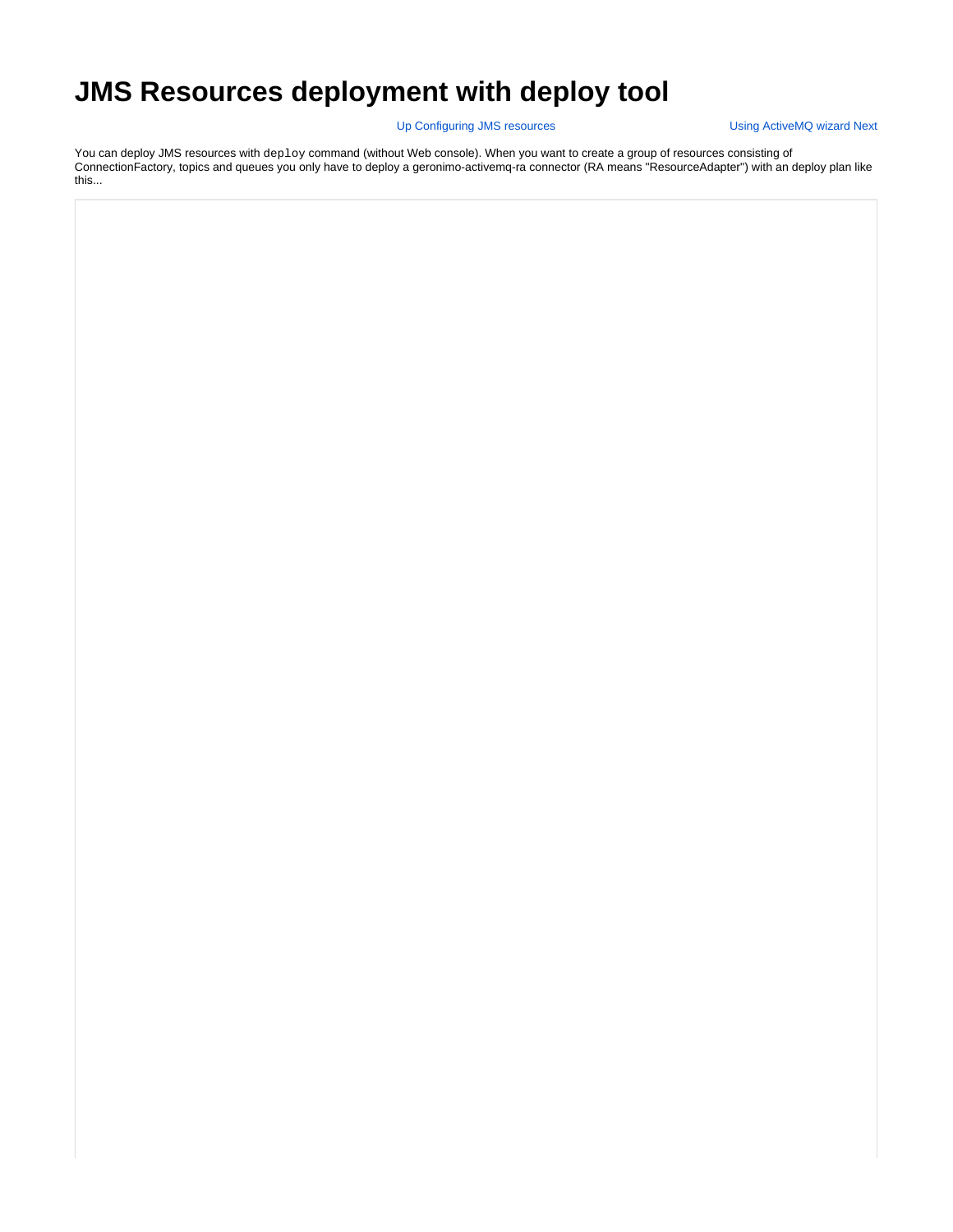```
<connector xmlns="http://geronimo.apache.org/xml/ns/j2ee/connector-1.2">
  <dep:environment xmlns:dep="http://geronimo.apache.org/xml/ns/deployment-1.2">
     <dep:moduleId>
             <dep:groupId>console.jms</dep:groupId>
             <dep:artifactId>jmsResources</dep:artifactId>
             <dep:version>1.0</dep:version>
     <dep:type>car</dep:type>
           </dep:moduleId>
     <dep:dependencies>
       <dep:dependency>
         <dep:groupId>org.apache.geronimo.configs</dep:groupId>
         <dep:artifactId>activemq-broker</dep:artifactId>
         <dep:type>car</dep:type>
       </dep:dependency>
     </dep:dependencies>
  </dep:environment>
  <resourceadapter>
     <resourceadapter-instance>
       <resourceadapter-name>jmsResources</resourceadapter-name>
       <workmanager xmlns="http://geronimo.apache.org/xml/ns/naming-1.2">
         <gbean-link>DefaultWorkManager</gbean-link>
       </workmanager>
     </resourceadapter-instance>
     <outbound-resourceadapter>
       <connection-definition>
         <connectionfactory-interface>javax.jms.ConnectionFactory</connectionfactory-interface>
         <connectiondefinition-instance>
           <name>IHCIConnectionFactory</name>
           <implemented-interface>javax.jms.QueueConnectionFactory</implemented-interface>
           <implemented-interface>javax.jms.TopicConnectionFactory</implemented-interface>
           <connectionmanager>
             <xa-transaction>
               <transaction-caching />
             </xa-transaction>
             <single-pool>
               <max-size>10</max-size>
               <min-size>0</min-size>
               <blocking-timeout-milliseconds>5000</blocking-timeout-milliseconds>
               <idle-timeout-minutes>0</idle-timeout-minutes>
               <match-one />
             </single-pool>
           </connectionmanager>
         </connectiondefinition-instance>
       </connection-definition>
     </outbound-resourceadapter>
  </resourceadapter>
  <!-- ElementSupportData topic-->
  <adminobject>
     <adminobject-interface>javax.jms.Topic</adminobject-interface>
     <adminobject-class>org.apache.activemq.command.ActiveMQTopic</adminobject-class>
     <adminobject-instance>
       <message-destination-name>ElementSupportData</message-destination-name>
       <config-property-setting name="PhysicalName">ElementSupportData</config-property-setting>
     </adminobject-instance>
  </adminobject>
  <!-- Sample Queue --> 
     <adminobject>
     <adminobject-interface>javax.jms.Queue</adminobject-interface>
     <adminobject-class>org.apache.activemq.command.ActiveMQQueue</adminobject-class>
     <adminobject-instance>
       <message-destination-name>SampleQueue</message-destination-name>
       <config-property-setting name="PhysicalName">SampleQueue</config-property-setting>
     </adminobject-instance>
   </adminobject>
</connector>
```